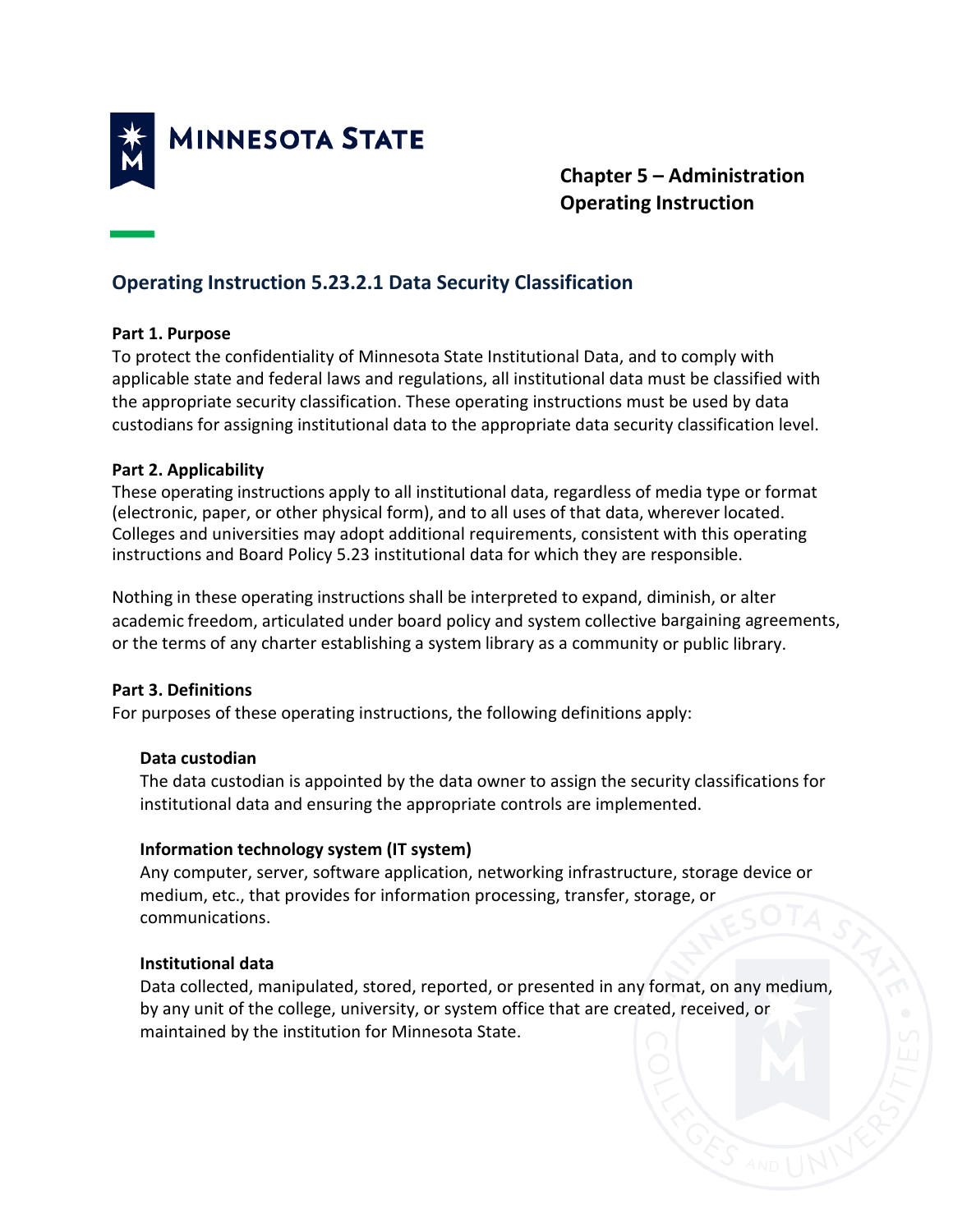### **Not public data**

Any data classified by statute, federal law, or temporary classification as confidential, private, nonpublic, or protected nonpublic as defined in the Minnesota Government Data Practices Act (MGDPA) or equivalent classification in any other relevant state or federal statute or regulation.

### **Part 4. Operating Instructions**

### **Subpart A. Data security classifications**

Using these operating instructions and the table below, the data custodian shall classify all institutional data for which they are responsible. Classification may be done at the data element or IT system level. If data are classified at the IT system level, the entire system must be classified consistent with the most restrictive classification level of any data stored, managed, or transported by the system.

| (1) Data security classification table                                                                                                                                                                                                                                                                                                                                                                                                                                                        | <b>Highly Restricted Data Elements</b>                                                                                                                                                                                                                                                                                                                                                                                                                                                                                                                                                                                                                                                                                |
|-----------------------------------------------------------------------------------------------------------------------------------------------------------------------------------------------------------------------------------------------------------------------------------------------------------------------------------------------------------------------------------------------------------------------------------------------------------------------------------------------|-----------------------------------------------------------------------------------------------------------------------------------------------------------------------------------------------------------------------------------------------------------------------------------------------------------------------------------------------------------------------------------------------------------------------------------------------------------------------------------------------------------------------------------------------------------------------------------------------------------------------------------------------------------------------------------------------------------------------|
|                                                                                                                                                                                                                                                                                                                                                                                                                                                                                               | (This is an Exhaustive List)                                                                                                                                                                                                                                                                                                                                                                                                                                                                                                                                                                                                                                                                                          |
|                                                                                                                                                                                                                                                                                                                                                                                                                                                                                               |                                                                                                                                                                                                                                                                                                                                                                                                                                                                                                                                                                                                                                                                                                                       |
| Institutional data must be classified<br>as "highly restricted" if the data<br>requires limiting access to only<br>persons with a legitimate need to<br>know, and:<br>the data elements for which<br>loss of confidentiality could<br>facilitate identity theft; or<br>by law, regulation, or<br>$\bullet$<br>contract, the data requires<br>high-level security controls,<br>or<br>the loss of confidentiality<br>$\bullet$<br>could cause significant<br>personal or institutional<br>harm. | • Social security numbers<br>Credit/payment card numbers and related<br>information<br>Financial account numbers such as banking<br>$\bullet$<br>or investment account numbers<br>Security or access codes or passwords used<br>$\bullet$<br>to access highly restricted data<br>Personal health/medical information<br>$\bullet$<br>including insurance policy ID numbers and<br>any information covered under HIPAA<br>Non-public investigation data (determined<br>by legal counsel)<br>Credentials for IT systems that manage data<br>elements in this classification level<br><b>Biometric information</b><br>$\bullet$<br>Trade secret or intellectual property<br>٠<br>protected by a non-disclosure agreement |
| <b>Definition</b>                                                                                                                                                                                                                                                                                                                                                                                                                                                                             | <b>Restricted Data Elements</b>                                                                                                                                                                                                                                                                                                                                                                                                                                                                                                                                                                                                                                                                                       |
|                                                                                                                                                                                                                                                                                                                                                                                                                                                                                               | (Not an Exhaustive List)                                                                                                                                                                                                                                                                                                                                                                                                                                                                                                                                                                                                                                                                                              |
| Institutional data must be classified<br>as "restricted" if it does not classify<br>as "highly restricted" but the data:<br>by law is not public data, or<br>requires limiting access to<br>only persons with a<br>legitimate need to know, or                                                                                                                                                                                                                                                | Student records - admission applications,<br>$\bullet$<br>transcripts, exam papers, test scores,<br>evaluations, grades, student discipline,<br>student class schedule, student worker<br>information, financial aid, and loan<br>collection records<br>Student directory information that has<br>$\bullet$                                                                                                                                                                                                                                                                                                                                                                                                           |
|                                                                                                                                                                                                                                                                                                                                                                                                                                                                                               | <b>Definition</b>                                                                                                                                                                                                                                                                                                                                                                                                                                                                                                                                                                                                                                                                                                     |

### (1) Data security classification table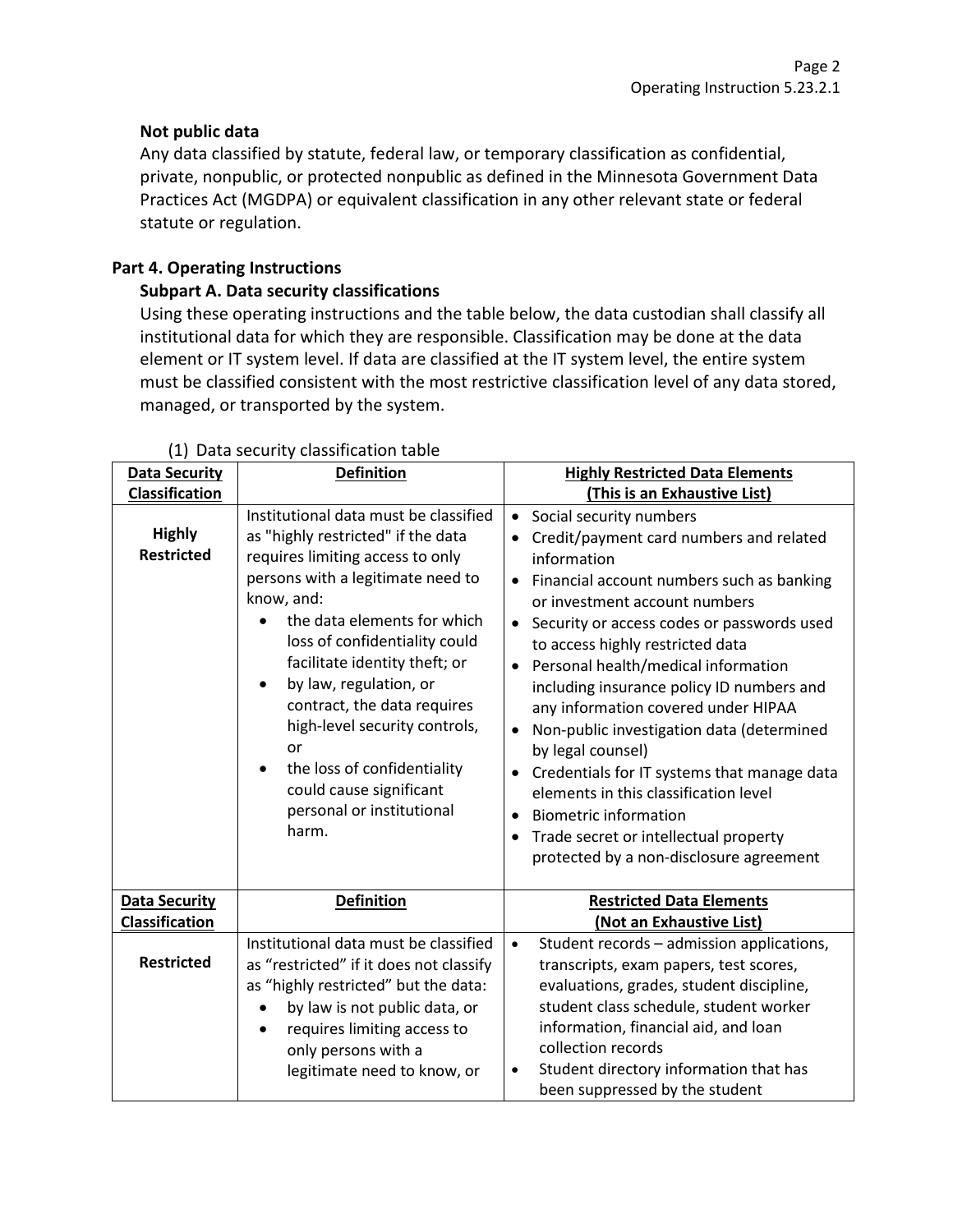|                      | whose unauthorized<br>disclosure will require<br>statutory notification to<br>affected parties (i.e., breach<br>notification). | Student class lists<br>$\bullet$<br>College, university, system office, or faculty<br>$\bullet$<br>trade secret or intellectual property<br>Library use information<br>$\bullet$<br>Individual demographics including age,<br>$\bullet$<br>race, ethnicity, gender, citizenship, visa<br>status, veteran or disability status,<br>employee home address/phone, dependent<br>information<br>Faculty/staff employment applications,<br>$\bullet$<br>personnel files, benefits information, birth<br>date, and personal contact information<br>Donor contact information and non-public<br>$\bullet$<br>gift amounts<br>Privileged attorney-client communications<br>$\bullet$<br>College, university or system office internal<br>$\bullet$<br>memos, email, reports, and financial data<br>identified as non-public<br>Driver's license numbers<br>$\bullet$<br>Student ID numbers (if not directory data)<br>$\bullet$<br>and passwords<br>Employee performance information and<br>٠<br>other private personnel data<br>Parking lease information<br>$\bullet$<br>Request for proposal vendor responses and<br>$\bullet$<br>scoring information prior to contract award<br>Credentials for systems that manage data<br>$\bullet$<br>elements in this classification level and<br>systems classified as Low<br>Partial social security number<br>٠<br>Business continuity and disaster recovery<br>$\bullet$<br>plans<br>Security information as defined by Minn.<br>$\bullet$<br>Stat. § 13.37 |
|----------------------|--------------------------------------------------------------------------------------------------------------------------------|------------------------------------------------------------------------------------------------------------------------------------------------------------------------------------------------------------------------------------------------------------------------------------------------------------------------------------------------------------------------------------------------------------------------------------------------------------------------------------------------------------------------------------------------------------------------------------------------------------------------------------------------------------------------------------------------------------------------------------------------------------------------------------------------------------------------------------------------------------------------------------------------------------------------------------------------------------------------------------------------------------------------------------------------------------------------------------------------------------------------------------------------------------------------------------------------------------------------------------------------------------------------------------------------------------------------------------------------------------------------------------------------------------------------------------------------------------------------------------------------|
| <b>Data Security</b> | <b>Definition</b>                                                                                                              | <b>Low Data Elements</b>                                                                                                                                                                                                                                                                                                                                                                                                                                                                                                                                                                                                                                                                                                                                                                                                                                                                                                                                                                                                                                                                                                                                                                                                                                                                                                                                                                                                                                                                       |
| Classification       |                                                                                                                                | (Not an Exhaustive List)                                                                                                                                                                                                                                                                                                                                                                                                                                                                                                                                                                                                                                                                                                                                                                                                                                                                                                                                                                                                                                                                                                                                                                                                                                                                                                                                                                                                                                                                       |
| Low                  | Institutional data must be classified<br>as "Low" if by law it is available to<br>the public upon request.                     | Certain employee information name, job<br>$\bullet$<br>title, job description, work location and<br>phone number, employee identifier, salary,<br>gross pension, value and nature of fringe<br>benefits, payroll time sheets,<br>education/training and previous work<br>experience, first and last employment<br>dates, existence and status of complaints,<br>terms of employment settlement disputes,<br>final disposition of discipline, honors and                                                                                                                                                                                                                                                                                                                                                                                                                                                                                                                                                                                                                                                                                                                                                                                                                                                                                                                                                                                                                                        |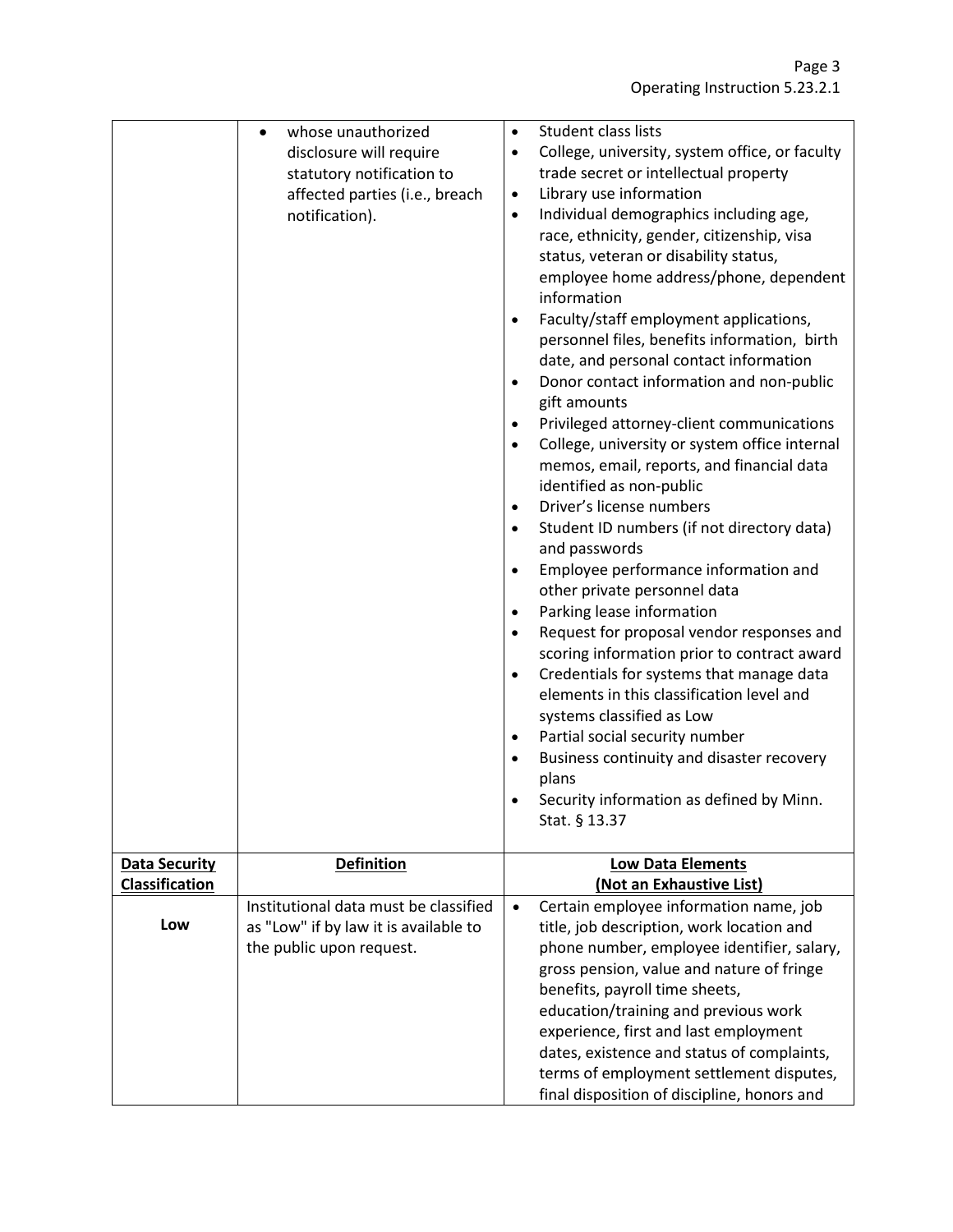|  | awards received or as identified as public in<br>Minn. Stat. § 13.43, subd. 2.<br>Student information (unless suppressed by<br>$\bullet$<br>the student) name, other information<br>identified as directory information by the<br>college/university in its published FERPA<br>policy<br>Financial data on public sponsored projects<br>$\bullet$<br>Course offerings<br>$\bullet$<br>Invoices and purchase orders<br>$\bullet$<br><b>Budgets</b><br>$\bullet$<br>"Summary" or statistical data that does not<br>$\bullet$<br>identify an individual<br>Information authorized to be made<br>$\bullet$<br>available on or through a website that does<br>not require a Minnesota State recognized<br>authentication system (e.g., StarID)<br>Published research data<br>Campus maps |
|--|-------------------------------------------------------------------------------------------------------------------------------------------------------------------------------------------------------------------------------------------------------------------------------------------------------------------------------------------------------------------------------------------------------------------------------------------------------------------------------------------------------------------------------------------------------------------------------------------------------------------------------------------------------------------------------------------------------------------------------------------------------------------------------------|
|  |                                                                                                                                                                                                                                                                                                                                                                                                                                                                                                                                                                                                                                                                                                                                                                                     |
|  | Job postings<br>$\bullet$<br>Information in the public domain                                                                                                                                                                                                                                                                                                                                                                                                                                                                                                                                                                                                                                                                                                                       |
|  |                                                                                                                                                                                                                                                                                                                                                                                                                                                                                                                                                                                                                                                                                                                                                                                     |

(2) Assigning data security classification

For institutional data not identified in state statute or the table above, the following criteria shall be used by the vice chancellor for information technology to determine if the data is highly restricted, and shall be used by the college or university to determine if the data is restricted.

- (a) Negative financial impact as a result of fraud (e.g., money lost)
- (b) Potential for regulatory or legal action
- (c) Requirement for corrective actions or repairs including breach notification
- (d) Potential for identity theft
- (e) Damage to the reputation of the college, university, system office, or Minnesota State as a whole
- (f) Violation of federal or state law, statute, contract agreements, board policy, system procedure, system operating instructions or, college/university, policy, procedure, standards or operating instructions.

### **Subpart B. Data collections**

Data custodians may assign a single classification to a collection of data that is common in purpose or function. When classifying a collection of data, the most restrictive classification of any of the individual data elements must be used. For example, if a data collection consists of a student's name and social security number, the data collection must be classified as Highly Restricted even though the student's name may be considered Low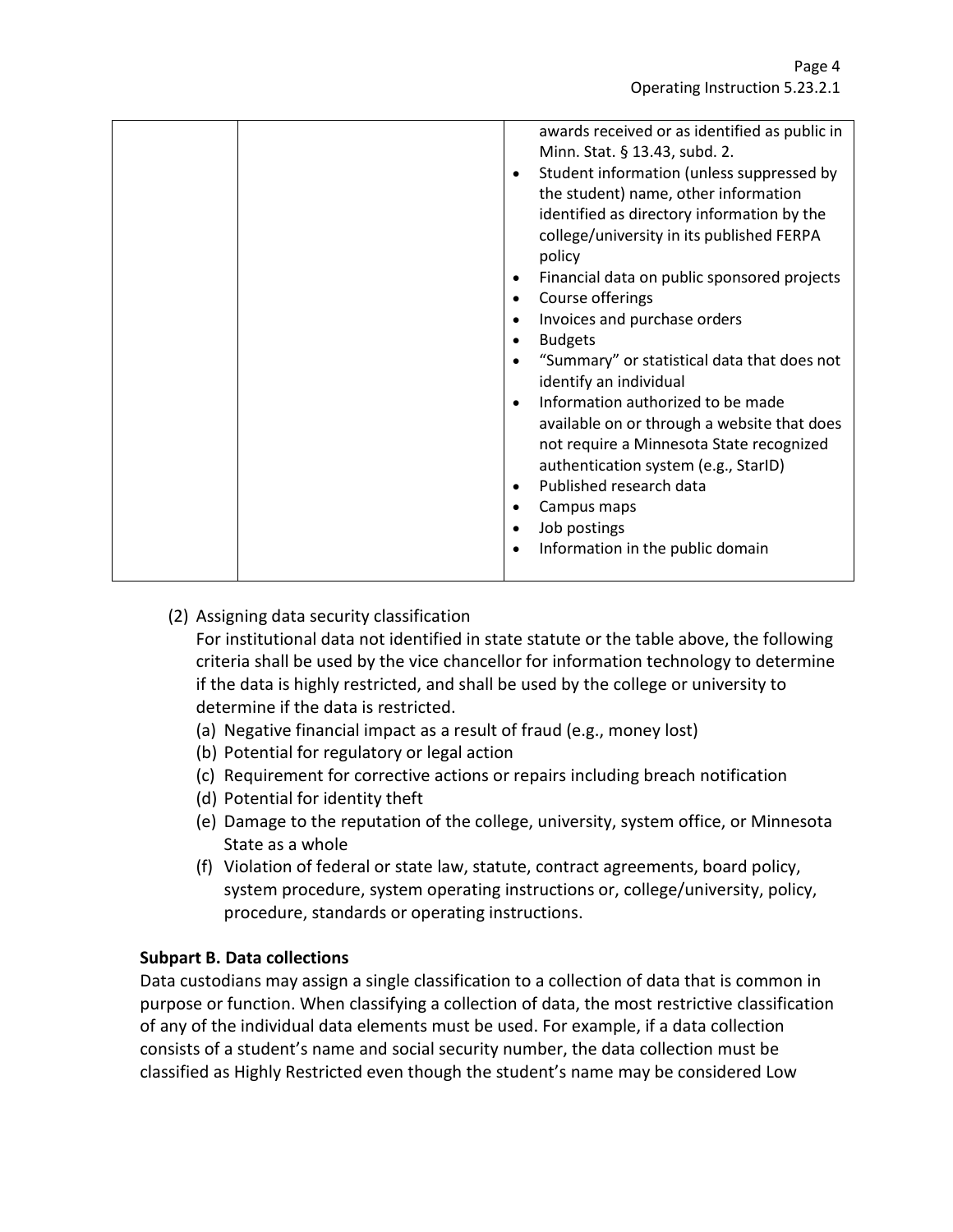information. In some cases, a collection of lower class data elements when combined, can result in a higher classification for the collection of data.

Data custodians are encouraged to consult with system legal counsel and the vice chancellor of information technology when in doubt.

## **Subpart C. Data inheritance and propagation**

The process of data classification is not static. Data are often combined and transmitted to produce information on which classification decisions can be made. Once data elements are classified, the security classification travels with the element as it is propagated from an originating system to any other system, collection or medium. Care must be taken by Data Custodians and Data Users to understand that a data element and its associated controls travel with it when it is transmitted and combined with other data. For example: a social security number (a highly restricted data element) remains highly restricted if it is taken out of its system of record e.g. a student system, and placed in a spreadsheet containing other data elements. Moreover, the spreadsheet now inherits some of, if not all of the controls that are associated with the social security number. Thus, the new data collection needs to be classified and treated appropriately. If data are classified at an IT system level, particular care must be used to understand the classification of any data elements that are propagated from the system.

# **Subpart D. Documentation and dissemination**

Data custodians are responsible for: documenting the classification of all institutional data elements for which they are responsible, maintaining an inventory of those data elements, and disseminating the assigned classification information to data users of those data elements.

### **Subpart E. Data security inventory and reclassification**

Data custodians shall review data for which they are responsible at least every three years to ensure a complete and accurate inventory of institutional data elements and their proper security classification and controls.

| <b>Implementation Requirement</b>                                                | <b>Required Date of Implementation</b>                                         |
|----------------------------------------------------------------------------------|--------------------------------------------------------------------------------|
| Data security classification definitions                                         | Date of this operating instructions adoption                                   |
| Data owners and custodians identified                                            | Within three (3) months from date of this<br>operating instructions adoption   |
| Inventory of IT systems containing data for<br>which data owners are responsible | Within nine (9) months from date of this<br>operating instructions adoption    |
| Highly restricted data elements assigned<br>data security classification         | Within twelve (12) months from date of this<br>operating instructions adoption |

### **Subpart F. Implementation schedule**